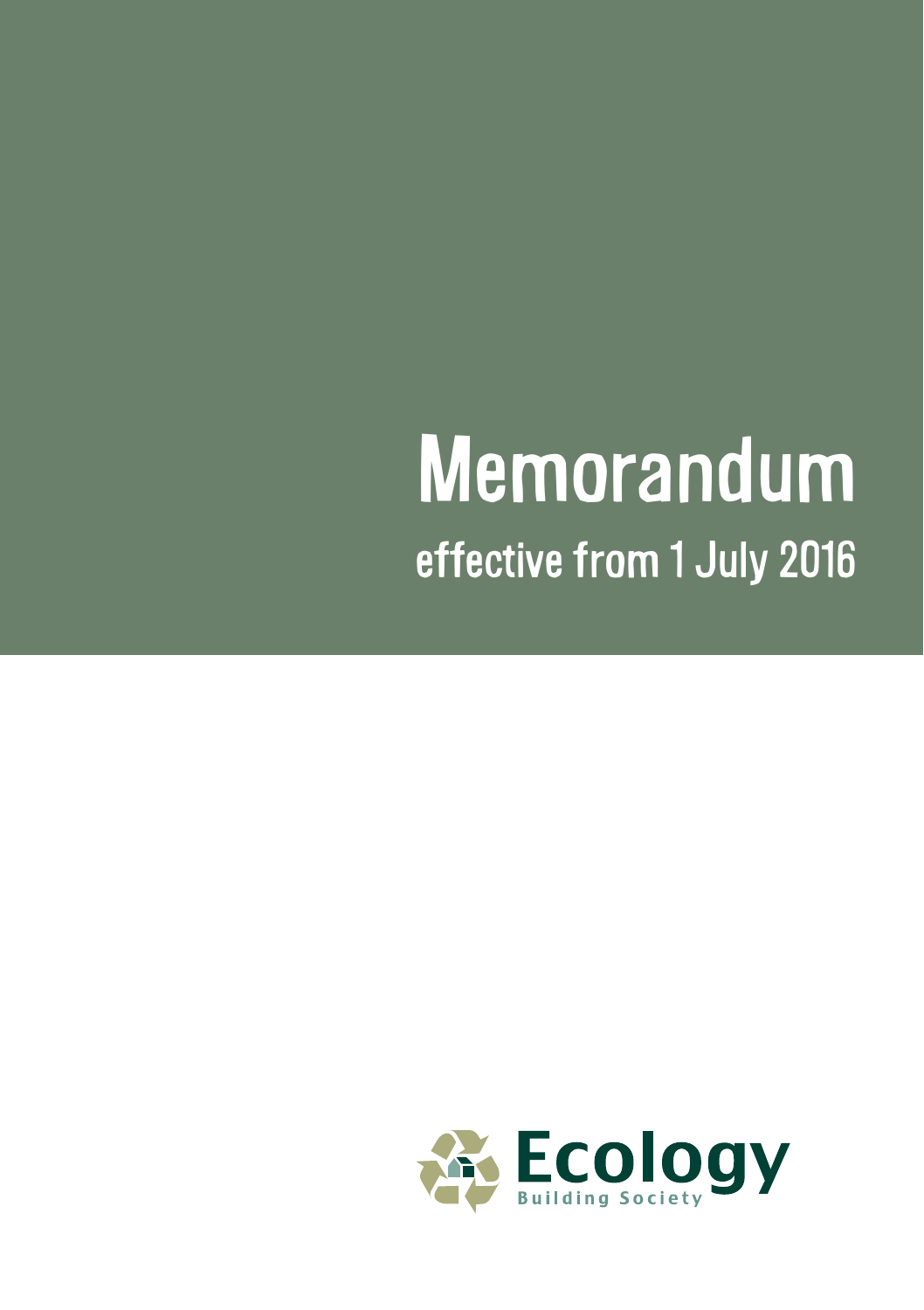# Memorandum of Ecology Building Society

(ALL PREVIOUS MEMORANDA RESCINDED)

*Words in italics are explained in paragraph 7 of this Memorandum.*

- 1. The Society's name is "Ecology Building Society".
- 2. The principal office of the Society is at 7 Belton Road, Silsden, Keighley, West Yorkshire BD20 0EE.
- 3. The Society's principal purpose is making loans which are secured on residential property and are funded substantially by its members. The other purposes of the Society are:
	- (a) To promote, in carrying on any business or other activity, ecological policies designed to protect or enhance the environment in accordance with the principles of sustainable development.
	- (b) To carry on the businesses of banking, investment, insurance and the provision of financial services and facilities.
	- (c) To carry on any businesses connected with the provision of housing or other accommodation or the provision of any services relating to housing or other accommodation.
	- (d) To carry on any businesses in the fields of information technology, data processing and communications.
	- (e) To carry on any businesses involving the provision of goods or other services (whether for consumers or others) or dealing in any property.
	- (f) To act as a parent undertaking and investment body and to assist and co-ordinate the activities of any undertakings in which it holds an interest.
	- (g) To promote and support community and charitable purposes.
	- (h) To carry on or participate in any business or other activity which, in the opinion of the Board of Directors or any duly authorised officer or employee of the Society, may conveniently be carried on in connection with any other activity of the Society or for developing, taking advantage of or protecting any of the property or income of the Society or any connected undertaking of the Society or managing any risks associated with the activities of the Society or any connected undertaking of the Society.
- 4. The powers of the Society are set out below. These may be exercised in connection with any of the Society's purposes.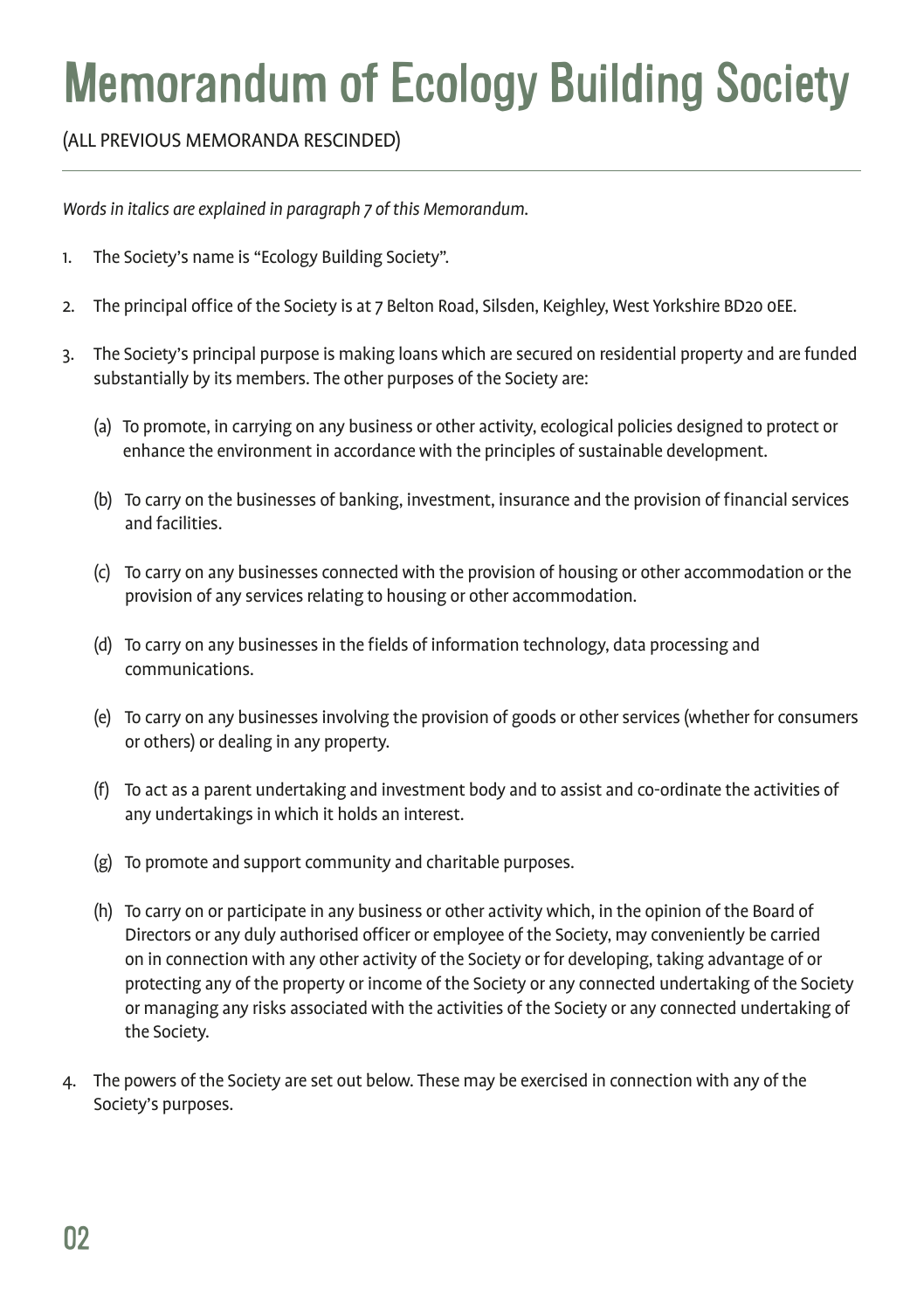- (a) To do all things which, in the opinion of the Board of Directors or any duly authorised officer or employee of the Society, are necessary or may help the Society to achieve any of its purposes (including, for example, raising capital and other funds in any manner, whether or not involving the issue of securities).
- (b) To require any person applying for a loan to demonstrate that the purposes for which it is required are consistent with the ecological policies approved by the Board of Directors.
- (c) To guarantee or enter into any indemnity or other arrangement relating to the discharge of any other person's obligations.
- (d) To provide for pensions, insurance and benefits of any kind for individuals who are or at any time were officers or employees of the Society or a related undertaking and for any relatives or dependants of such individuals or for anyone having any relationship with such an individual. For this paragraph, any connected undertaking or former connected undertaking of the Society and any predecessor in business of any of them is a related undertaking. Also, insurance includes directors' and officers' liability insurance.
- (e) To make donations and provide assistance of any kind to any person having any charitable, public or community purpose or object, or meeting any of the requirements of the ecological policies approved by the Board of Directors.
- (f) To exercise any power of the Society for any consideration of any kind (including, for example, in the form of securities or obligations of another person) or for no consideration.
- (g) To act as trustee, personal representative, custodian, director, receiver, manager, agent or intermediary of any kind and for any purpose.
- 5. Anything which the Society may do may be done by it in any part of the world (subject to the restriction as to principal office in the Building Societies Act 1986) and either alone or in partnership, association or joint venture with one or more other persons and either directly or indirectly. In carrying out any of its purposes or exercising any of its powers, the Society may act in any capacity and this includes acting as agent for another person and carrying out any functions for any other person. In addition, the Society has power to dispose of all or any part of its business or property. The Society also has power to take any lawful steps with a view to a merger with another entity, a transfer of all or part of its business to another entity or a winding up of the Society or distribution of all or any of its property.
- 6. The purposes and powers set out in paragraphs 3, 4 and 5 above are to be interpreted by using the following principles:
	- (a) Each sub-paragraph and each activity referred to in any sub-paragraph is to be interpreted in the broadest possible sense and any examples given are not to be interpreted as restricting the meaning of the purpose or power which they relate to.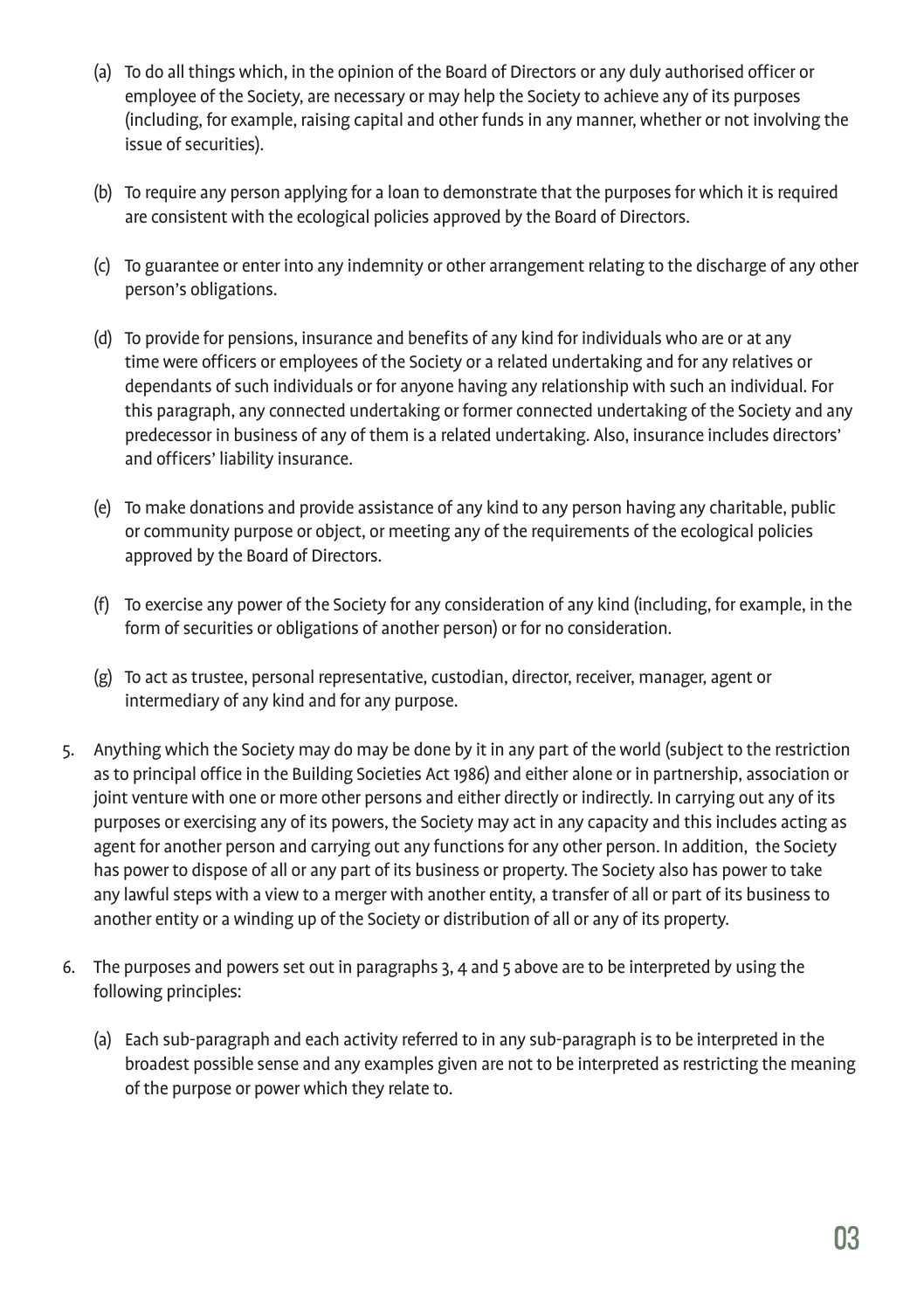- (b) Each sub-paragraph and each activity referred to in any sub-paragraph is to be interpreted separately and (without qualifying the fact that the Society's principal purpose is making loans which are secured on residential property and are funded substantially by its members) none of the subparagraphs or activities is to be interpreted in a way which would make it subordinate or incidental to another sub-paragraph or activity, unless the wording expressly requires this.
- (c) Any words in the singular include the plural and vice versa.
- 7. The words in italics have the meanings set out against them below:

### *acquire (or acquiring)*

To acquire in any way, including purchasing, leasing, licensing, exchanging, borrowing, receiving or otherwise obtaining rights in respect of the property in question. The acquiring can be direct or indirect and on any terms and conditions and can be of all the rights in the property in question or of only an interest or share in it.

#### *connected undertaking*

Has the meaning set out in section 119 of the Building Societies Act 1986.

# *deal (or dealing)*

To acquire, dispose of, issue, grant, negotiate, discount, guarantee, transfer, subscribe for, borrow or lend.

#### *dispose (or disposing)*

To dispose in any way, including selling, leasing, licensing, exchanging, lending, charging or otherwise granting rights in respect of the property in question. The disposing can be direct or indirect and on any terms and conditions and can be of all the right in the property in question or of only an interest or share in it.

# *ecological policies*

Policies which in the opinion of the Board of Directors promote, encourage or support any of the following objectives:

- The saving of non-renewable energy or other scarce resources.
- The growth of a sustainable housing stock.
- The development of building practices, ways of living or uses of land having, in each case, a low ecological impact.

#### *member*

A person who is a member under the Society's Rules.

#### *parent undertaking*

Has the meaning set out in section 1162 of the Companies Act 2006.

#### *person*

Any individual or body corporate.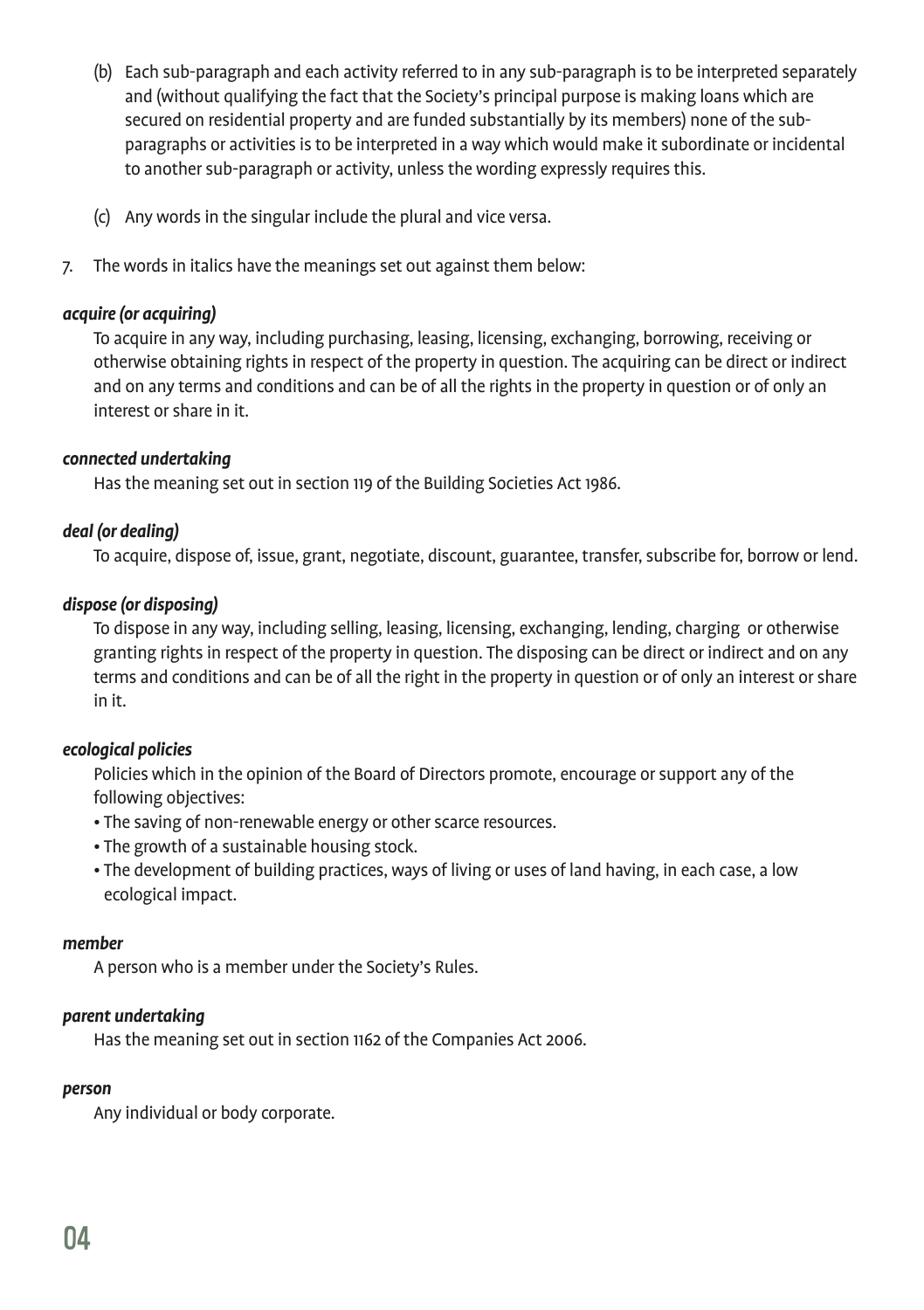# *property (save where used in the expression residential property)*

Any real or personal property (including securities, intellectual property and money) of any kind and any interest or rights in such property.

# *provide (or provision)*

Provide or supply or make arrangements for another person to provide or supply. This can be by any means and on any terms and conditions and may or may not involve any property being disposed of.

# *residential property*

Has the meaning set out in section 5 of the Building Societies Act 1986.

### *securities*

Any shares (or other participation rights), stocks, debentures, deposit receipts, bills, bonds, notes, warrants, options, instruments (whether negotiable or not) or any other right or obligation. These can be fully, partly or nil paid.

#### *sustainable development*

Improving the quality of human life while living within the carrying capacity of supporting ecosystems.

Any reference in this paragraph to any legislation includes that legislation as amended or re-enacted from time to time.